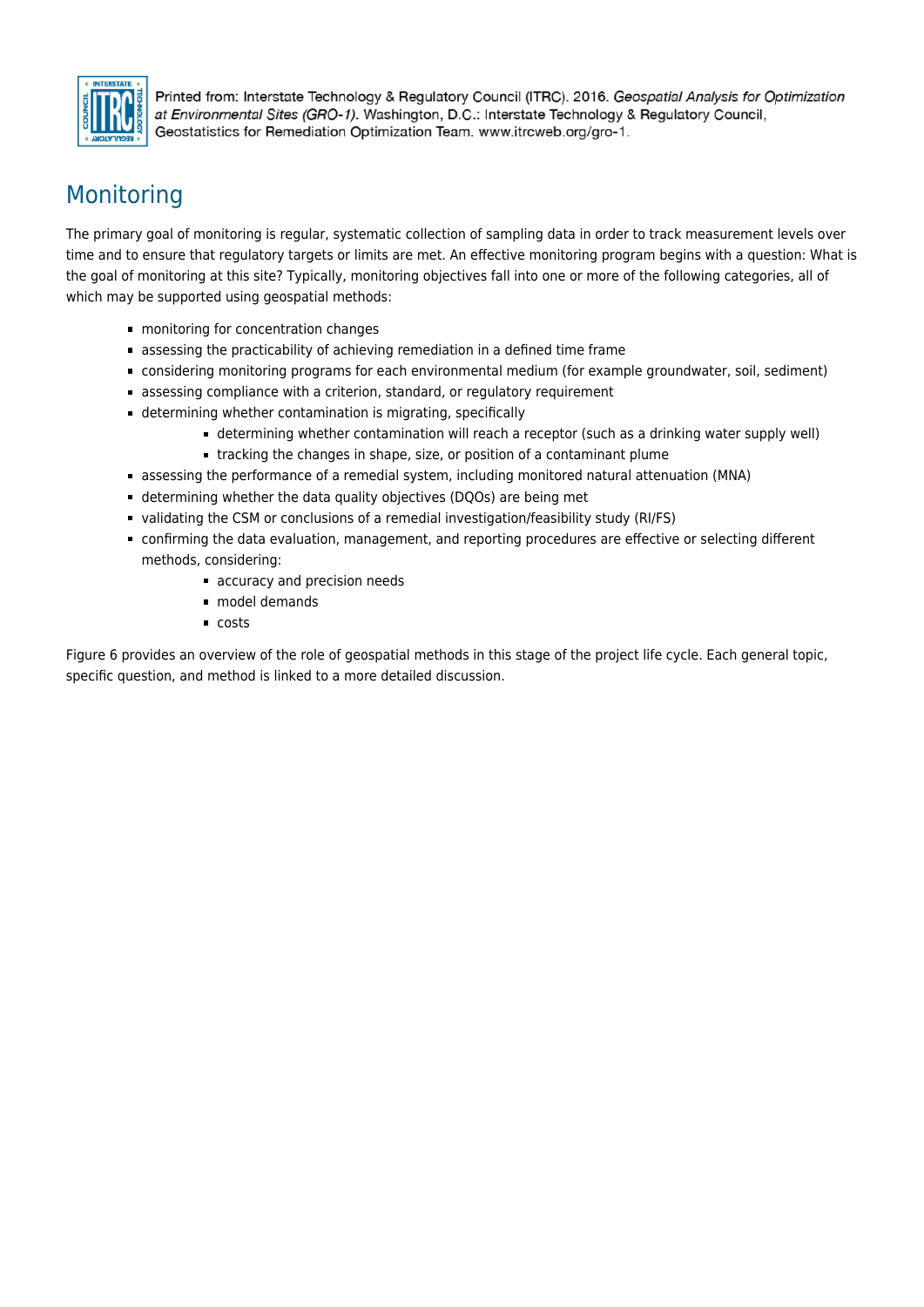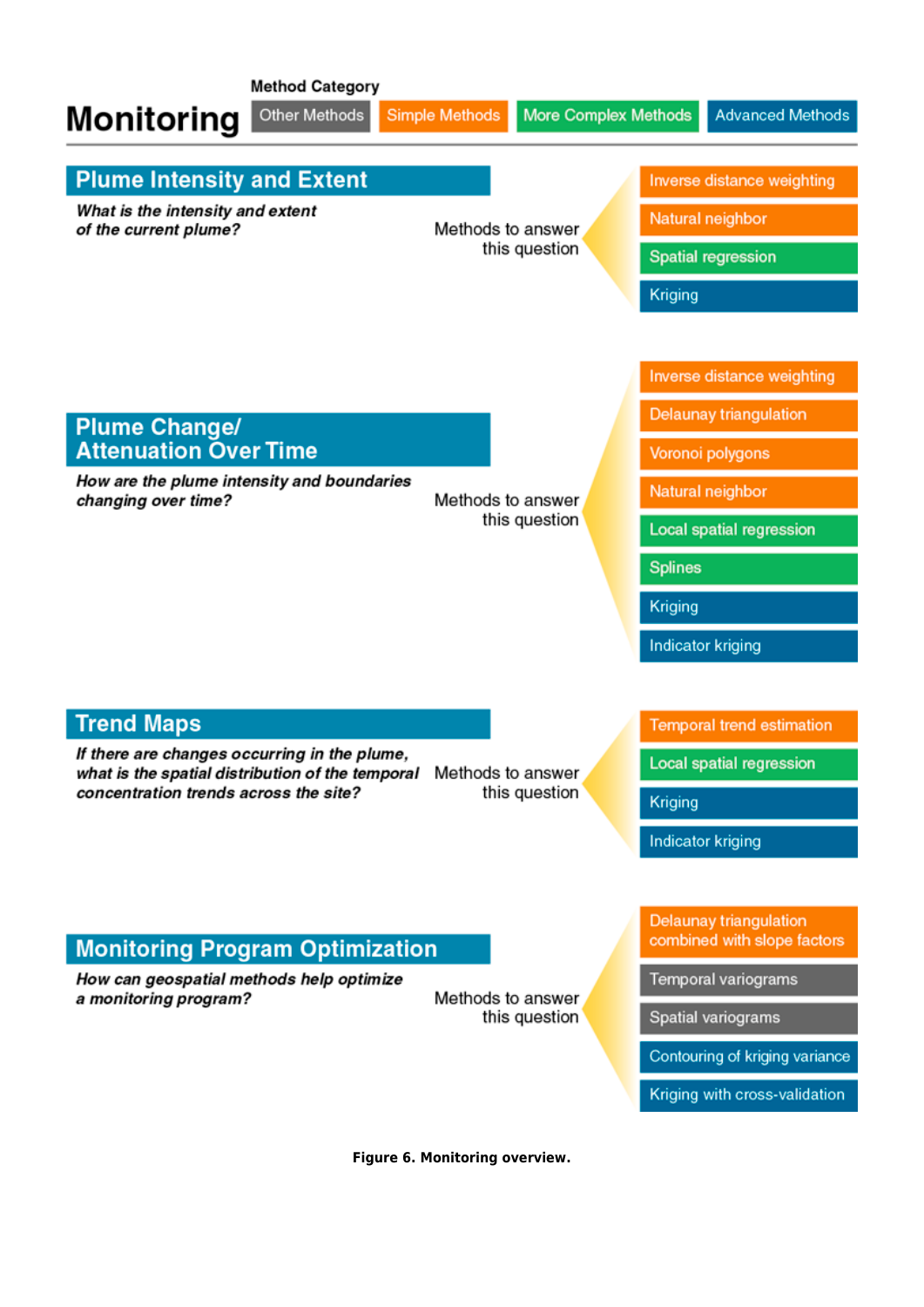# Monitoring: Plume Intensity and Extent

## *What is the intensity and extent of the current plume?*

## ▼[Read more](#page--1-0)

Because they include spatial mapping of measurement data, geospatial methods serve as an alternative to professional judgment or hand contouring when creating the site map. The methods below provide maps that can be used to assess the plume boundaries and internal concentrations. For more information, see the discussion on using geospatial results in estimating [plume intensity and extent.](https://gro-1.itrcweb.org/plume-intensity-and-extent/)

Geospatial Methods:

- 1. [Simple geospatial methods](https://gro-1.itrcweb.org/simple-geospatial-methods/) such as inverse distance weighting, natural neighbor interpolation and other interpolation methods can be used.
- 2. [More complex geospatial methods](https://gro-1.itrcweb.org/more-complex-geospatial-methods/) such as spatial regression techniques can be used.
- 3. [Advanced methods](https://gro-1.itrcweb.org/advanced-methods/) kriging of various types can also be used, depending on the nature of the data and any underlying trends.

## Monitoring: Plume Change/Attenuation Over Time

## *How are the plume intensity and boundaries changing over time?*

#### ▼[Read more](#page--1-0)

Change in concentrations can be assessed at individual sampling locations, but the plume as a whole cannot be tracked without spatial mapping of the plume at a series of points through time; a series of geospatial plume maps at distinct times can be compared to assess changes in extent or intensity. The well network must be reasonably comparable from round to round to avoid changes in the network from giving a false indication of concentration variations. This can be fundamental information for assessing optimization of the monitoring program. For more information, see the discussion of using geospatial results in [estimating quantities for plume change over time.](https://gro-1.itrcweb.org/plume-intensity-and-extent/)

Geospatial Methods:

- 1. [Simple geospatial methods](https://gro-1.itrcweb.org/simple-geospatial-methods/) such as inverse distance weighting, [Delaunay triangulation](https://gro-1.itrcweb.org/simple-geospatial-methods/#delaunay_triangulation_sample) with Voronoi polygons, and natural neighbor interpolation can be used on mutually exclusive subsets of the data representing distinct time periods or sampling events to assess plume changes.
- 2. [More complex geospatial methods](https://gro-1.itrcweb.org/more-complex-geospatial-methods/) such as local spatial regression and splines can be used.
- 3. [Advanced methods](https://gro-1.itrcweb.org/advanced-methods/) such as kriging, including indicator kriging where the indicator would be for the change over time (for example, increasing or decreasing values), can be used. Note that indicator kriging can address nondetected concentrations, provided the detection limits are below the concentration goal.

## Monitoring: Trend Maps

## *If there are changes occurring in the plume, what is the spatial distribution of the temporal concentration trends across the site?*

## ▼[Read more](#page--1-0)

To better assess plume change over time, instead of mapping the plume at a series of time points, the slope direction and magnitude for a given parameter is estimated at each sampling location and then this information is plotted on a site map (postplotting). A trend map provides a spatial overview of which areas of the site are increasing or decreasing in concentration, as well as how quickly. This map can be useful to assess optimization of the monitoring locations and frequency. For more information, see [Trend Maps.](https://gro-1.itrcweb.org/trend-maps/)

Geospatial Methods:

- 1. Temporal trend estimation (linear regression, Mann-Kendall, Theil-Sen) can be combined with plotting of the magnitude and direction of the trends on a map. The [GSMC-1](http://www.itrcweb.org/gsmc-1/#GW%20Stats/5%20Methods%20in%20indiv%20Topics/5%205%20Trend%20Tests.htm#5.5_Trend_Tests%3FTocPath%3D5.%2520Statistical%2520Tests%2520and%2520Methods%7C5.5%2520Trend%2520Tests%7C_____0) document ([ITRC 2013](#page--1-0)) includes more information on trend estimation methods.
- 2. [More complex methods](https://gro-1.itrcweb.org/more-complex-geospatial-methods/) (for example, [local spatial regression\)](https://gro-1.itrcweb.org/more-complex-geospatial-methods/#nonparametric_regression) can be used to interpolate the data over both space and time to provide a series of plume maps at different times.
- 3. [Kriging,](https://gro-1.itrcweb.org/advanced-methods/#kriging) including indicator kriging, can be used to map the likely distribution of the trend. The statistical confidence in the trend (positive values for increasing trends and negative values for a decreasing trend) can be